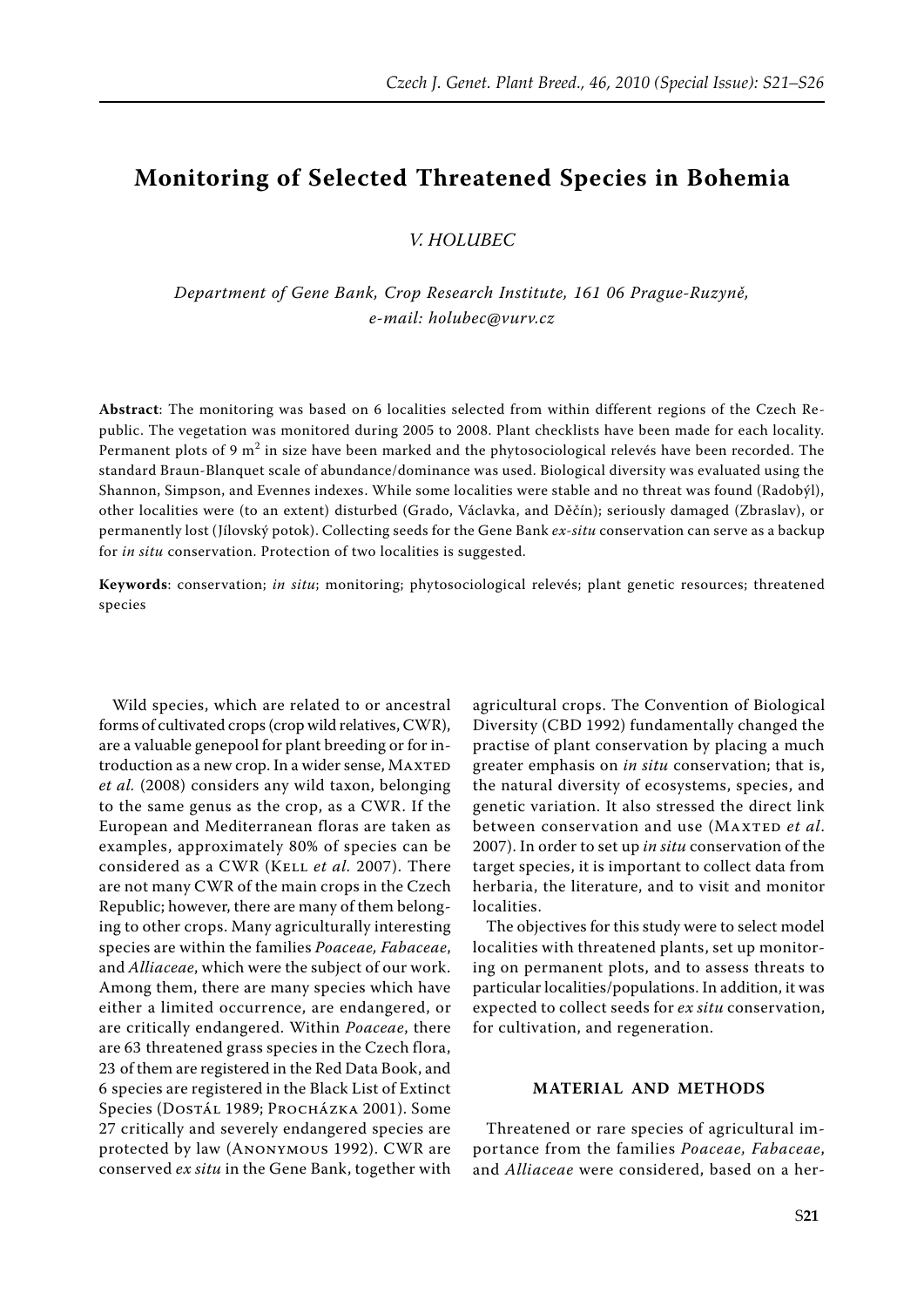barium search in both of the main Prague Herbaria (PR and PRC). The model species chosen were *Hierochloë odorata* (L.)Wahlbg., *Astragalus excapus* L., *A. onobrychis* L., and *Allium schoenoprassum* L. ssp. *schoenoprassum.* Altogether, 7 localities were selected for monitoring. This monitoring is intended at investigating both the qualitative and quantitative changes in biodiversity, over time. Each locality was visited in the optimum season (May to June), and again at the end of the growing season in October every year from 2004 to 2008. All plant species on the locality were recorded. For nomenclature and plant determination, current botanical publications were used (Slavík *et al.* 1988–2004; Dostál 1989; Kubát *et al.* 2002). Phytosociological data were checked in accordance with Vegetation of the Czech Republic (CHYTRÝ 2007).

At the beginning of the project, a plot  $3 \times 3$  m in size was permanently marked on a representative part of the locality where the target species occurs. The phytosociological relevé was noted using the Braun-Blanquet combined scale of dominance and abundance (PRACH 1994). This scale enables one to estimate the share of species as well as their fluctuations within time with an acceptable accuracy.

The data received were used to calculate the botanical diversity by the following characteristics: Shannon index *H* and its standardized version Evenness *Eh* (Zvárová & Mazura 2002):

Shannon diversity index:

$$
H = -\sum_{i=1}^{S} p_i \ln (p_i)
$$

where:

*s* – total number of species,

Dominance of *i*-species:

 *i –* species – frequency  $p_i = \frac{1}{\text{total}}$  frequency  $\cdot$  total – frequency

Evenness (Shannon) is defined:

$$
Eh = \frac{H}{\ln(s)}
$$

Because ln(*s*) gives maximum *H* (for current number of species), it is a standardized version of *H*.

Simpson diversity index:

$$
D = \frac{1}{\sum_{i=1}^{S} p_i 2}
$$

Evenness (Simpson) is defined as:

$$
Eh = \frac{1}{n \sum_{i=1}^{S} p_i 2}
$$

and it is again a standardized version of *D*.

The biodiversity indices are presented graphically.

## **RESULTS AND DISCUSSION**

*Hierochloë odorata* (L.)Wahlbg.

# **Locality Grado**

The locality Grado is within a recreational resort along the Elbe River cut-off meander. *Hierochloe odorata* grows on a site greater than  $100 \text{ m}^2$ , on an open sandy flat about 8 m from the cut-off bank. The stand is in very good condition and is dominant on that site. It has a dense net of interlocked stolons in sand to a depth of 5 to 15 cm. There are a high proportion of floriferous stems. It was evaluated as 3, according to the abundance/dominance scale (Table 1). The number of species on the locality is high; 42 species/9  $m^2$ . The botanical diversity

Table 1. Botanical diversity for plots of *Hierochloë odorata* in two localities, 2008

| Abundance/dominance       | Grado        | Václavka |
|---------------------------|--------------|----------|
| Botanical diversity $(n)$ |              |          |
| 3                         | $\mathbf{2}$ | 2        |
| 2a                        | 5            |          |
| 1                         | 5            | 6        |
| $^{+}$                    | 23           | 24       |
| r                         | 7            |          |
| $\boldsymbol{n}$          | 42           | 32       |
| Total dominance (%)       | 133.7        | 92.4     |
| Н                         | 2.11         | 1.495    |
| Eh                        | 0.565        | 0.431    |
| D                         | 5.539        | 2.995    |
| Es                        | 0.132        | 0.094    |

*H* – Shannon index; *Eh* – Evenness Shannon; *D* – Simpson index; *Es* – Evenness Simpson; *n* – No. of species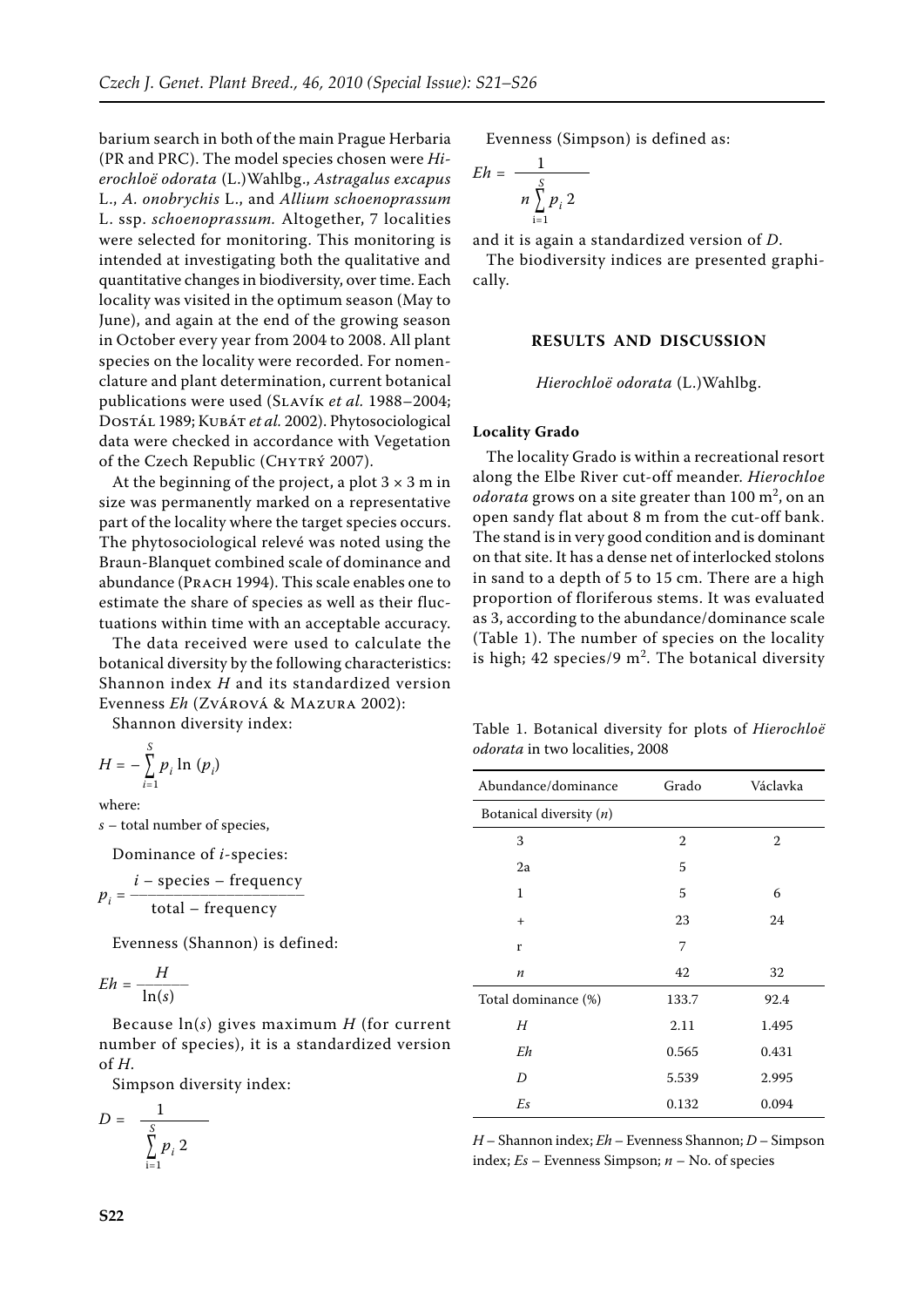evaluated by the Shannon index  $H = 2.11$ , reflects the high number of species and a high dominance level. Evenness *Eh* = 0.57 expresses more than an average diversity.

The locality is strongly affected by tourists, fishermen, and residents of summer cottages. They often make bonfires in the middle of the locality. There is usually a mound of branches beside the bonfire site. Even if the locality is strongly disturbed, the *Hierochloë* stand seems stable and the plants are vigorous.

#### **Locality Václavka**

The stand of *Hierochloë* is found here on the steep slope of the cut-off bank. The site's size is about  $12 \times 3$  m. It provides undergrowth to open woodland, with prevailing *Populus nigra, Quercus robur,* as well as the shrubs *Prunus spinosa* and *Cornus sanguinea.* It can be seen that the woodland is increasing, due to the many seedlings. The stand of *Hierochloë* was evaluated as 3 on the scale, in the middle of the site. The *Hierochloë* has a lower proportion of fertile stems, probably due to shade from the phanerophytes. The number of species per plot was 32, with a 92% total dominance. Botanical diversity evaluated by the Shannon index was 1.49; in the standardized version of Evenness it was 0.43. This means it was less than the mean value, reflecting a lower dominance of the species. The Simpson index *D* = 2.99 reflects mainly lower species numbers.

#### *Allium schoenoprassum* L. ssp. *schoenoprassum*

While the subspecies *Allium schoenoprassum* L. ssp. *alpinum* (DC.) Čelak. rarely occurs in the mountains (Krkonoše Mts, Jeseníky Mts), the nominate subspecies of chive occurs along lowland rivers and in open woodlands. The latter subspecies used to be more common, but with bank regulations it is also becoming rare.

#### **Locality Zbraslav**

The lowland chive occurs here on a pier parallel with the bank of the Vltava River, within the Zbraslav Prague district. Its occurrence was found by Pavel Havránek in 2001, in the bank pavement among diatomite rocks. The pavement on the bank slopes down to the river, at an angle of approximately 45°. The chive population was not large, being about 5 m in length; the number of plants numbered about 100–200. An important factor was themajor phenotypic diversity, especially noticeable in the flower colour from regular rose to pure white and dark rose. There was also variation in other morphological characteristics, patch form, and leaf shape. In 2002, the locality was damaged by a disastrous flood. The end of the pier was washed-out, including a part of the chive population. The surviving chive population had recovered and phenotypic variation was confirmed in 2003. We marked up a permanent  $3 \times 3$  m plot for monitoring in the middle of the



Figure 1. Monitoring of *A. schoenoprassum*, Zbraslav locality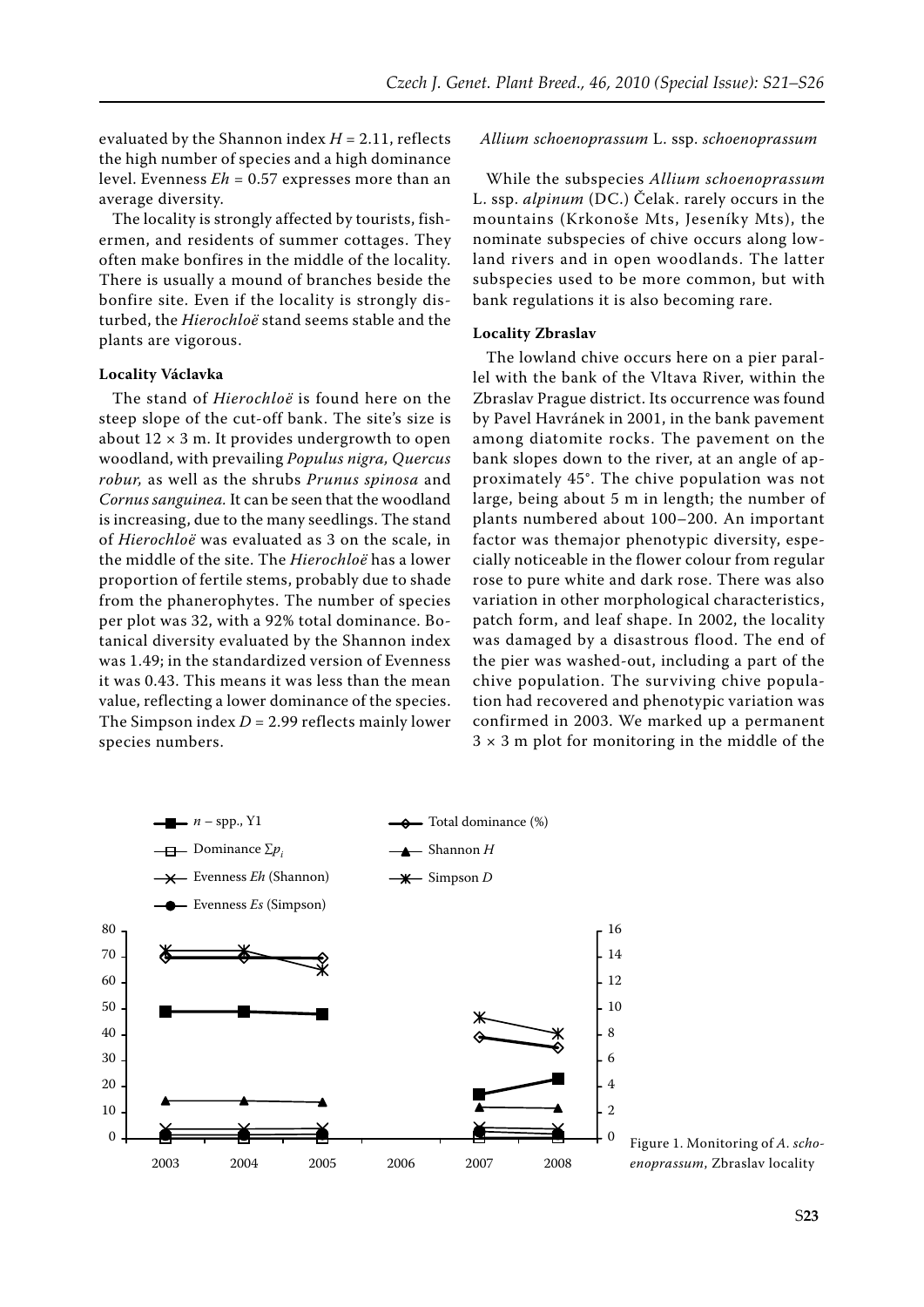site. The number of recorded species was 48; the chive was evaluated as a 1 on the Braun-Blanquet scale. The total dominance was 69%. The chive population had a slowly increasing tendency in the following years. Species composition was nearly constant. In 2006, the locality was faced with another disastrous flood, which washed the site out completely, and the relevé was not recorded. The subsequent bank reconstruction caused the pier to be cut, and a new stone pavement was constructed on the bank. The next visit to the locality, in spring 2007, revealed three patches of chive, and a new plot was marked in a similar place. These patches have set up a new population, seeded, and new seedlings were found in the open pavement in the autumn. In 2008, the only plants that were flowering were pink, and it is questionable if the white-flower form will appear among the seedlings again. However, seeds from the white form were collected in previous years; therefore, the form is saved in an *ex situ* collection and can be repatriated. Figure 1 shows a monotonous state and an abrupt decrease of the Shannon and Simpson indexes after the last flooding.

#### **Locality Jílovský potok**

The localities of Jílovský and Luční potok represent small occurrences of chive in woodlands. The former is in disturbed deciduous maple forest, with prevailing *Acer pseudoplatanus* and *A. platanoides*. The site of the chives is near a golf course, and it was heavily disturbed by the depositing of cut grass. The latter locality is in a floristically rich beech forest margin, with no threat. The site of Jílovský potok hosted a small population of chives, about 50 individuals, with a very low phenotypic variation. The number of species per plot was 21, stable since 2005. The total dominance was 105% due to dense ruderal vegetation. A high Shannon index  $(H = 2.2)$  shows a high dominance of ruderal species and Simpson index  $(D = 5.6)$  shows uniformity of dominance (6 species evaluated with 2a or 3). During the autumn of 2007, the site of chives was covered by grass compost. The locality damage reflected a drop in species numbers, and in Shannon and Simpson indexes (Figure 2). The chive locality disappearance was confirmed in spring 2008.

#### **Locality Děčín**

The chive occurrence was found in 2006 on the left bank of the Elbe. It is about 50 m downstream behind a railway bridge, about  $10 \times 10$  m in size, 8 m from the river, on a flat bank among the stones of the pavement, and in grass. The population is morphologically quite variable, including flower colour (from common pale rose to red). It is a strong population, which is expanding, with more than 100 adult plants and a number of seedlings. The species number per plot varied from 21 to 25 during the monitored years of 2006–2008. The total dominance was 80%. The dominance of the



Figure 2. Monitoring of *A. schoenoprassum*, Jílovský potok locality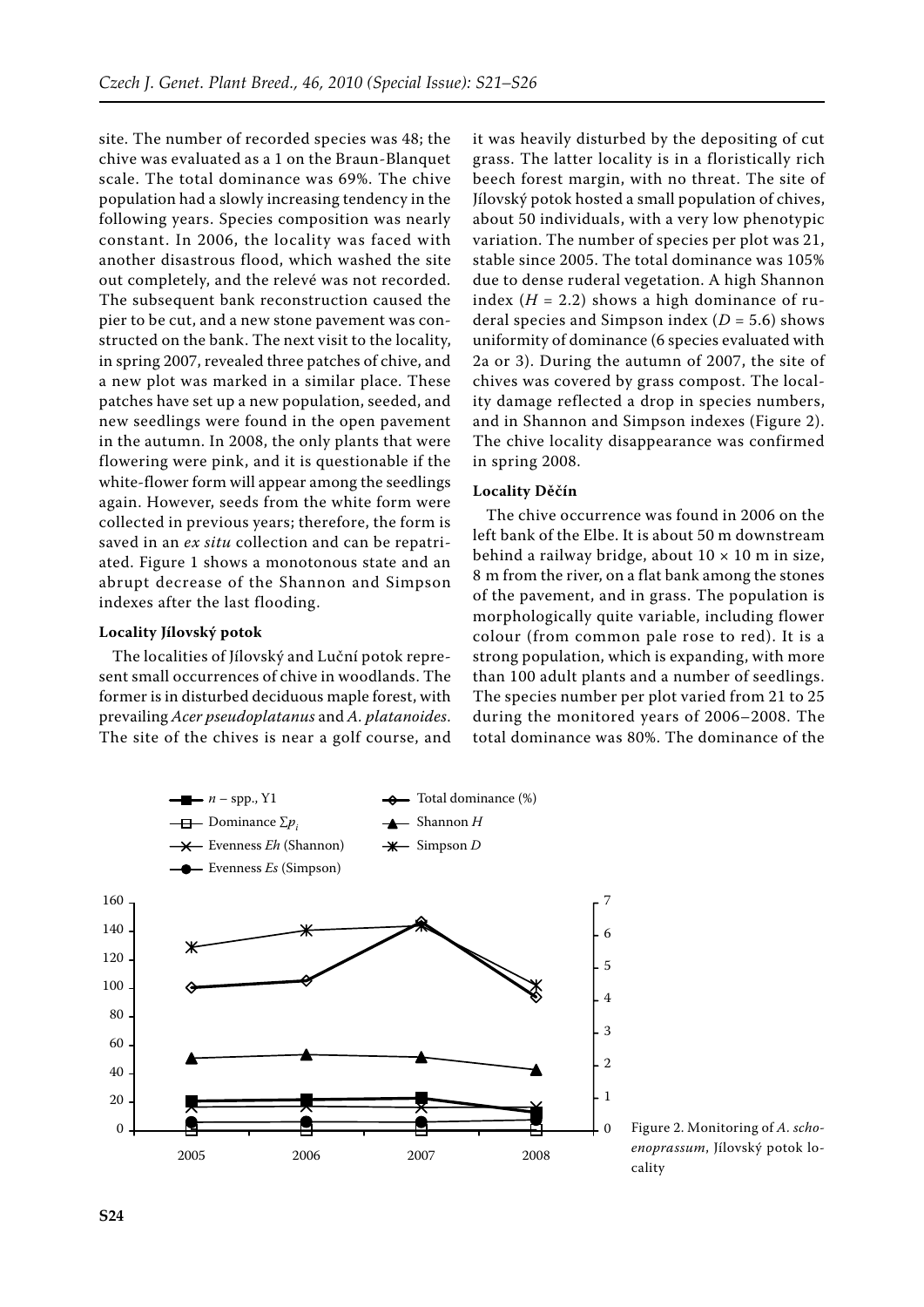

target species, the chive, was 2a. The value of the Simpson index decreased in 2008, due to differentiation of dominances (Figure 3). The share of *Agrostis stolonifera* is increasing, and the share of dicotyledons is decreasing (probably in connection with nitrification and ruderalization from the mouth of a nearby waste water pipe). It is surely a negative tendency, but surprisingly, not affecting the chive stand.

*Astragalus excapus* L.

# **Locality Radobýl**

The locality of Radobýl is a protected National Reserve with a stable vegetation cover. While the volcanic summit is heavily trampled by tourists, the steep slopes seem to be conserved. *Astragalus excapus* occurs quite extensively on the rim of the



Figure 4. Monitoring of *Astragalus excapus* and *A. onobrychis*, Radobýl locality